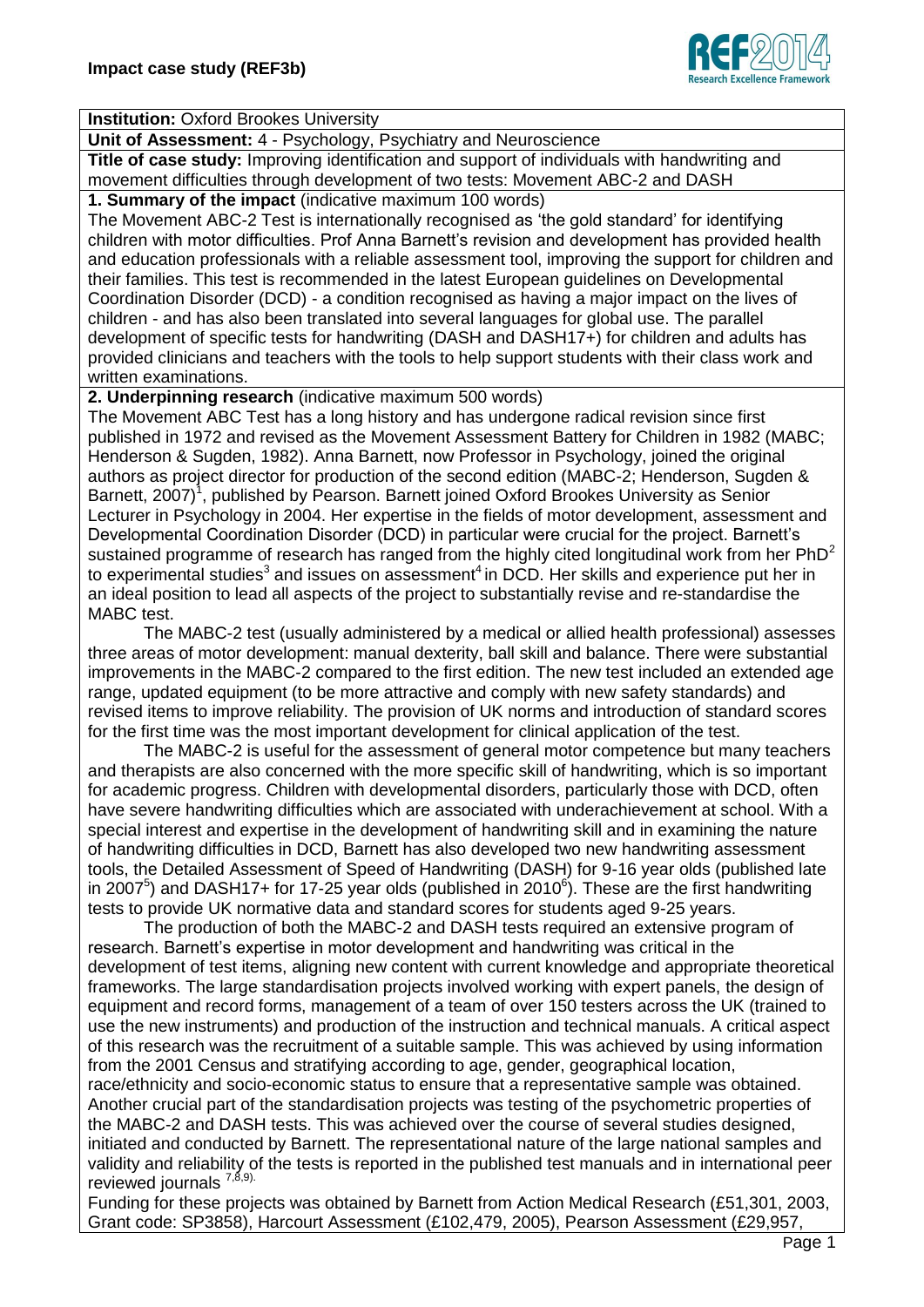

2009). Barnett led the research, which was conducted in collaboration with colleagues in education at other institutions (Sugden, Henderson, Scheib) and with assistance from a statistician (Schulz).

- **3. References to the research** (indicative maximum of six references)
- 1. Henderson, S.E., Sugden, D.A. & **Barnett, A.L.** (2007). The Movement Assessment Battery for Children - 2<sup>nd</sup> Edition Manual. London: Pearson. ISBN: 9780749136017. The Movement ABC-2 manual includes instructions for administration and scoring of the Test, standard scores for children aged 3 to 16 years and information on reliability and validity of the test.
- 2. **Losse, A**., Henderson, S.E., Elliman, D., Hall, D. Knight, E. Jongmans, M. (1991) Clumsiness in children - do they grow out of it? a ten year follow up study*. Developmental Medicine and Child Neurology,* 33, 55-68. DOI: 10.1111/j.1469-8749.1991.tb14785.x. Published from Barnett's PhD and in her maiden name, this is one of the most highly cited articles on DCD, with 445 citations to date.
- 3. Wilmut, K., Byrne, M. & **Barnett, A. L.** (2013) Reaching to throw compared to reaching to place: a comparison across individuals with and without Developmental Coordination Disorder. *Research in Developmental Disabilities, 34*(1) 174-182. DOI: 10.1016/j.ridd.2012.07.020 *Submitted to REF2014, Oxford Brookes University, UoA4-Psychology, Psychiatry and Neuroscience, REF2, AL Barnett, Output identifier 9070.*
- 4. **Barnett, A. L.** (2008) Motor assessment in DCD: from identification to intervention. *International Journal of Development, Disability and Education,* 55 (2), 113 – 129. DOI: 10.1080/10349120802033436.
- 5. **Barnett, A.,** Henderson, S.E., Scheib, B. & Schultz, J. (2007). *The Detailed Assessment of Speed of Handwriting* (DASH). London: Harcourt Assessment. ISBN: 9780749136406 The DASH manual includes instructions for administration and scoring of the test, standard scores for children aged 9 to 16 years and information on the psychometric properties of the test.
- 6. **Barnett, A.**, Henderson, S.E., Scheib, B. & Schultz, J. (2010). *The Detailed Assessment of Speed of Handwriting 17+* (DASH 17+). London: Pearson Assessment. ISBN: 9780749149253. The DASH17+ manual includes instructions for administration and scoring of the test, standard scores for students aged 17to 25 years and information on the psychometric properties of the test. *Submitted to REF2014, Oxford Brookes University, UoA4-Psychology, Psychiatry and Neuroscience, REF2, AL Barnett, Output identifier 5950.*
- 7. **Barnett, A.L**., Henderson, S.E., Scheib, B. & Schulz, J. (2009) Development and standardisation of a new handwriting speed test: the DASH. *British Journal of Educational Psychology Monograph Series II,* 6, 137-157, DOI:10.1348/000709909X421937. ISSN: 1476- 9808.This paper outlines the development of the DASH and justification for inclusion of a range of writing tasks. Age effects on the tasks are reported.
- 8. **Barnett, A.L**., Henderson, S.E., Scheib, B. & Schulz, J. (2011) Handwriting difficulties and their assessment in young adults with DCD: Extension of the DASH for 17-25 year olds. *Journal of Adult Development*, 18 (3), 114-121, DOI: 10.1007/s10804-011-9121-3. This paper outlines the development of the DASH17+ and provides a case study illustrating its use in supporting students. Age effects on the tasks are reported.
- 9. Schulz, J., Henderson, S.E., Sugden, D.A. & **Barnett, A. L.** (2011) Structural validity of the Movement ABC Test - 2<sup>nd</sup> Edition. *Research in Developmental Disabilities*, 32(4), 1361-1369. DOI:10.1016/j.ridd.2011.01.032. It presents a detailed examination of the factor structure of the test, based on data collected as part of the standardisation process. The findings demonstrate the validity of the test structure, supporting division into the three component parts: manual dexterity, balls skills and balance. *Submitted to REF2014, Oxford Brookes University, UoA4- Psychology, Psychiatry and Neuroscience, REF2, AL Barnett, Output identifier 7471*
- **4. Details of the impact** (indicative maximum 750 words)

Research expertise in motor development and assessment issues have led to benefits for health and education professionals through provision of reliable assessment tools that improve support for children and their families. The MABC-2 and DASH tests make an impact by:

(1) providing reliable and valid tools with which health and educational professionals can identify individuals with handwriting and motor difficulties; and by

(2) opening up access to resources and intervention to help those identified as having handwriting or motor difficulties and to enable optimal support from parents and professionals to be planned. With this access, those who struggle can gain extra teaching support, 'reasonable adjustments' for assessments and understanding from teachers to boost their learning and self confidence.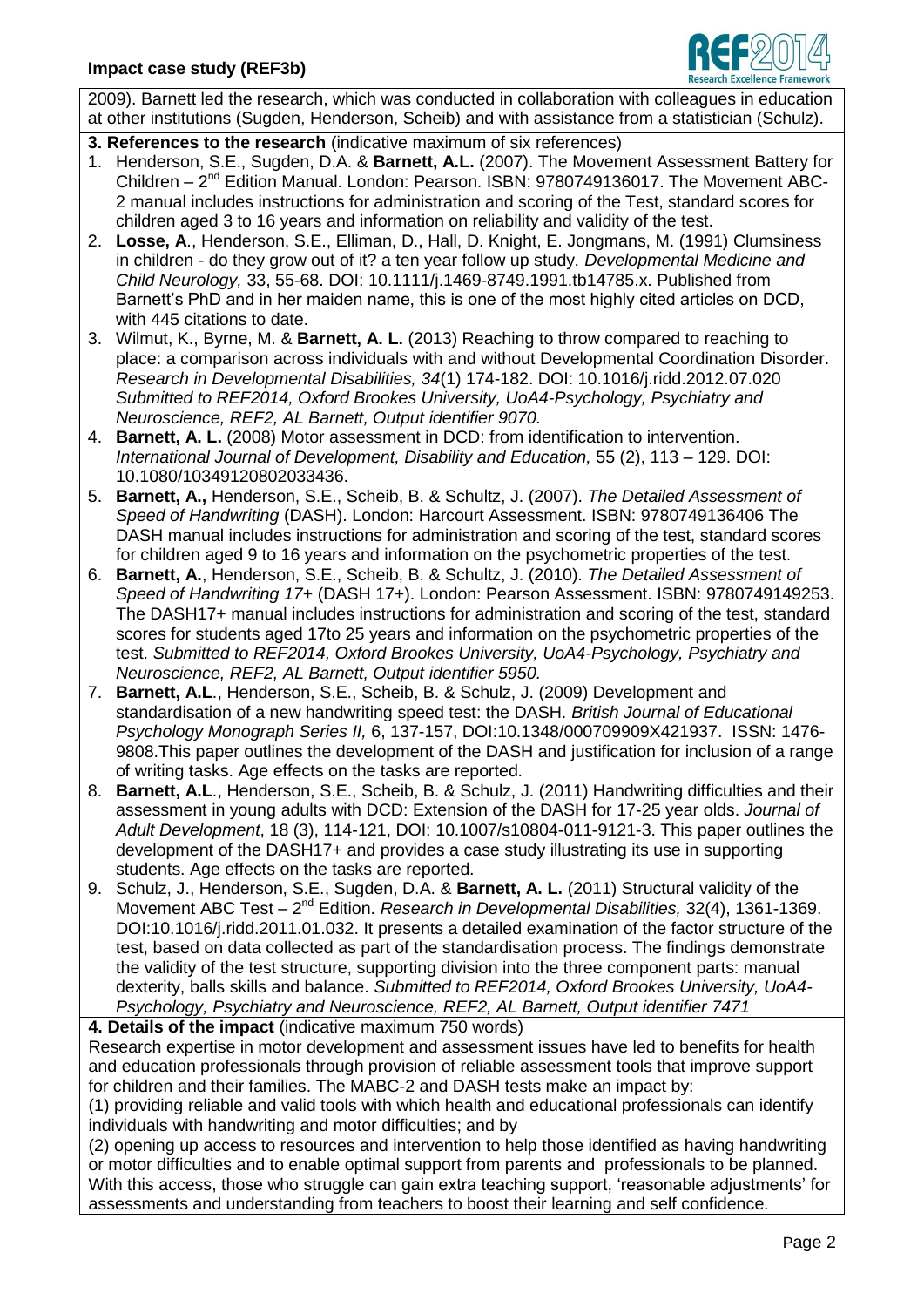

## **Helping clinicians to identify and assess children and adults with handwriting and movement difficulties**

Only some clinicians using the MABC-2 test engage in research and publication, so any citation indices will be an underestimate of the test's use. However, according to the citation database 'Publish or Perish'<sup>10</sup>, the MABC-2 test has been used in 192 published studies since 2008, including 51 in 2013. This includes clinical work with different groups of children with movement difficulties including those born prematurely, those with medical conditions (e.g. haemophilia, hypothyroidism) or with developmental disorders (e.g. Developmental Coordination Disorder, ADHD, Specific Language Disorder).

The test is very popular in the field of Developmental Coordination Disorder (DCD), and at the 2013 International DCD conference in Brazil over 80% of the presented studies on DCD used the MABC-2 for identification and assessment. Many of these studies were undertaken by research practitioners, publishing work emanating from their clinical practice. Statements from clinicians and teachers provide further evidence of impact of the test*<sup>10</sup>*:

A Paediatrician at Stanford University, USA says "*The MABC-2 is an extremely important and robust tool for both care providers and investigators in long-term neurodevelopmental outcomes among high risk infants. We are using it in our School Age Follow Up study of extremely premature infants in the Neuroimaging and Neurodevelopmental Outcomes Cohort".* 

The Head Occupational Therapist at West Lothian Children's OT Service, Scotland says "*As part of our redesign work around assessment for children with DCD, the MABC-2 was considered the tool of choice for the assessment of motor skills. This not only allowed occupational therapists and physiotherapists to gather information about the child's motor skills, but also provided information that could contribute towards potential diagnosis".*

Children and their families also benefit from test results. For example, the mother of a child with DCD says "*A thorough assessment of her motor skills using the Movement ABC-2 confirmed her persistent motor difficulties and diagnosis of DCD. These reports were invaluable in helping both me and my daughter understand the areas which were causing such difficulties and allowed her and her school to put into place strategies to help. She also received 25% extra time in all public exams and this enabled her to reach her potential"* 

## **External recommendation of the tests**

The MABC-2 Test has been specifically recommended for use in the European Guidelines on DCD (Blank et al., 2012)<sup>12</sup>. The guidelines were produced by an independent body of experts in the field, using research-based criteria to decide on the most suitable tools to use in the clinical setting. A Professor in the School of Rehabilitation Science, Mcmaster University, Canada says *"The MABC-2 has become the gold standard that is now used around the world for measuring and describing the severity of children with motor impairment".*

The SpLD Assessment Standards Committee (SASC)<sup>13</sup> for the assessment of specific learning difficulties (SpLD) in Further and Higher Education in the UK, have recommended the MABC-2 and DASH tests for use by specialist assessors and tutors for the assessment of handwriting and motor difficulties in students. The DASH tests are the first handwriting assessment with valid UK norms and demonstrated reliability. The DASH tests thus provide the key evidence base with which children and adults with handwriting difficulties can gain access to special arrangements in education through primary, secondary, further and higher education.

The DASH tests are also included in the list of resources recommended by the Joint Council for Qualifications (JCQ) and by Patoss (The Professional Association of Teachers of Students with Specific learning difficulties (SpLD)<sup>14</sup> that give guidance to teachers applying for Access Arrangements for their pupils during written examinations (such as extra time). A specialist tutor at a college of further education says *"we regularly use the DASH with our students with dyslexia, as part of the application for extra time in GCSE exams"* <sup>11</sup> .

# **Global impact the tests**

The original version of the MABC was popular for many years, but had a limited scoring system and had generally become outdated. The revised MABC-2 Test has now taken its place as one of the most popular tests Worldwide for the assessment of motor competence. The MABC-2 may be purchased by individuals who are certified by a professional organisation recognised by